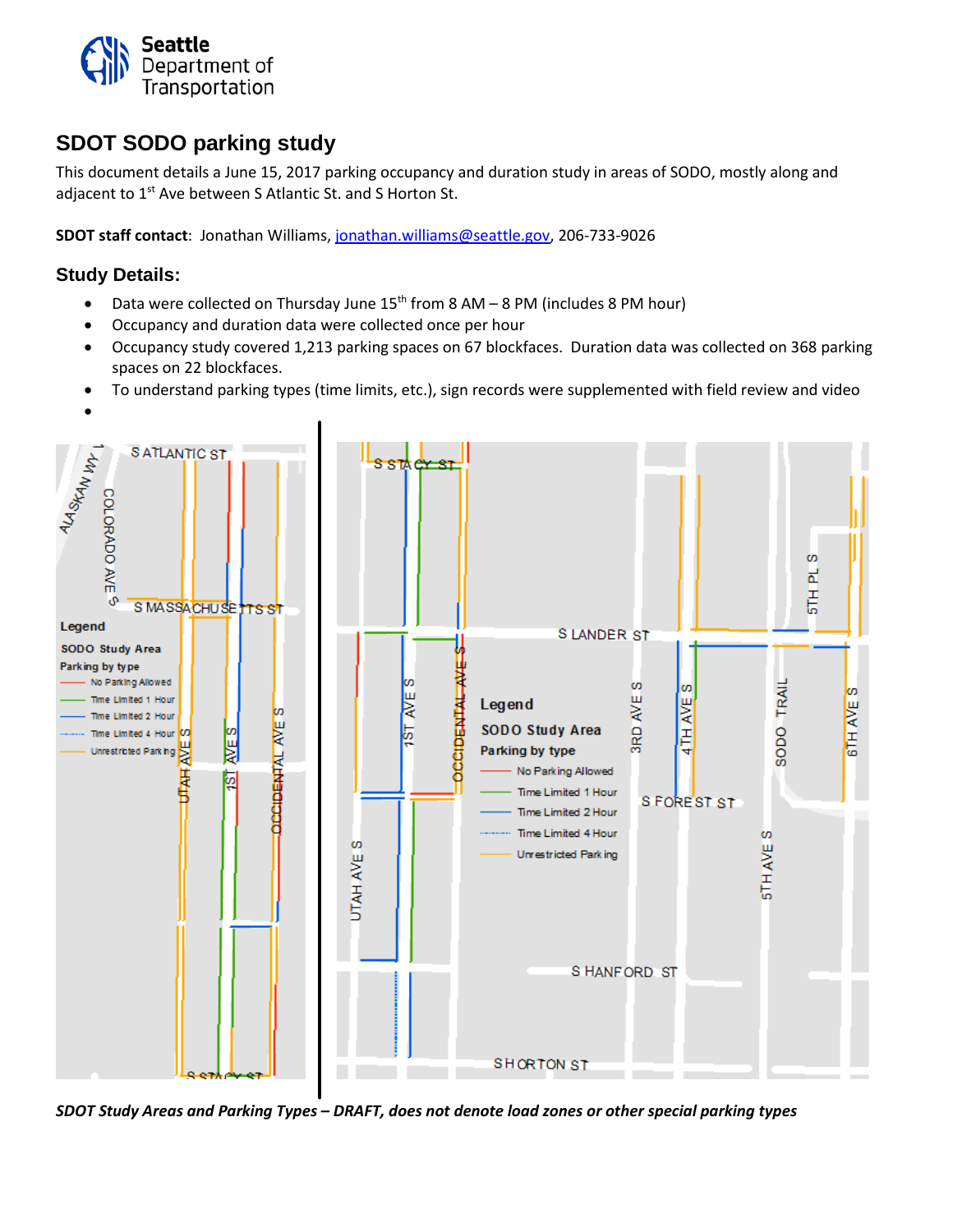### **Summary Occupancy Results:**

• Across all spaces, occupancy is high and parking is likely difficult to find on weekdays before 2:30 PM:



**On-Street Parking Occupancy - All Spaces**

• Evaluating occupancy by parking type reveals that time limits in the area provide short term parking availability, while unrestricted parking is full until 3 PM. Blockfaces with both time limits and unrestricted parking on the same blockface were not included in the below figure.



# **On-Street Parking Occupancy - By Space Type**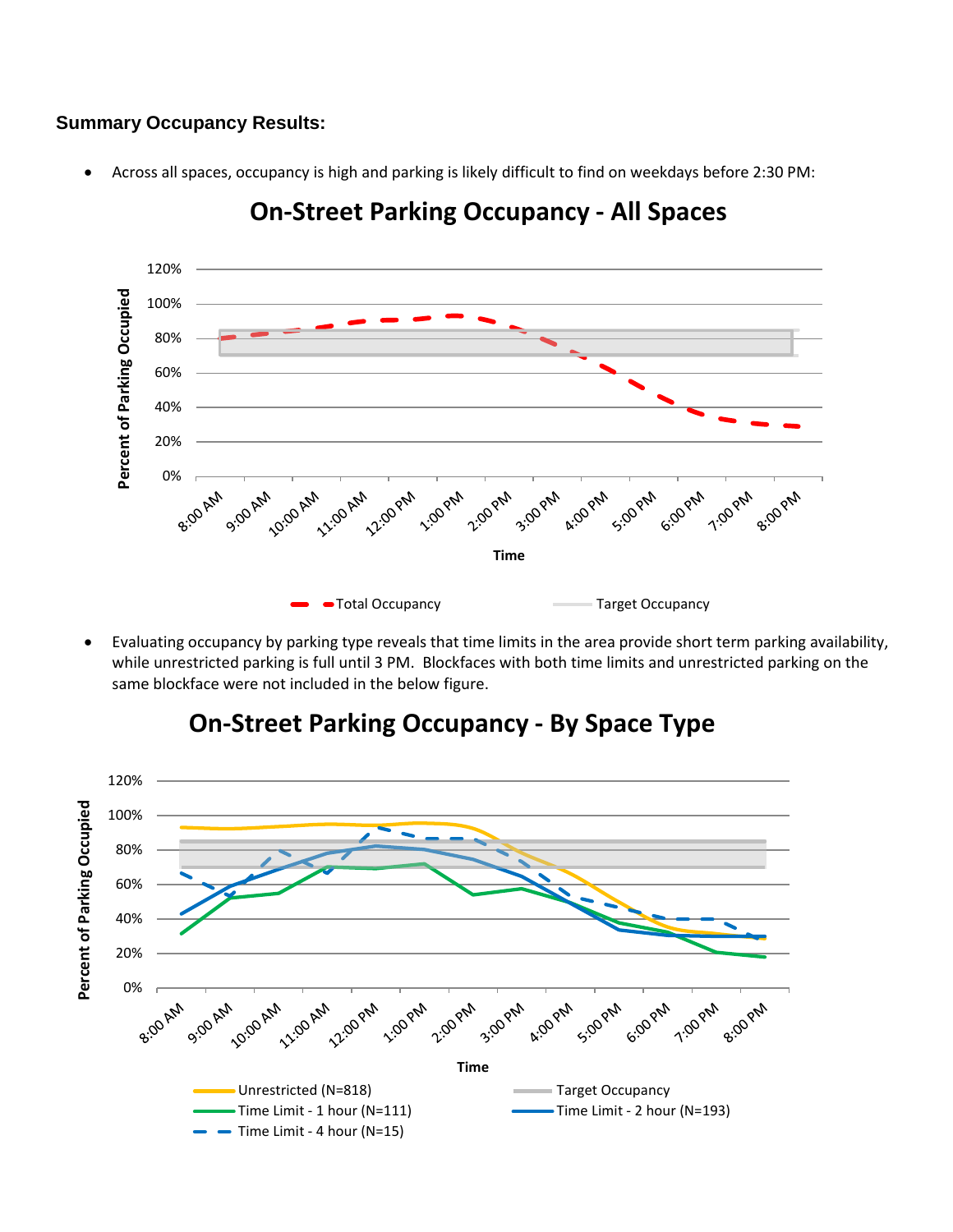### **Summary Duration Results:**

• Even with lower occupancy, time limited spaces accommodate more unique vehicles parking than unrestricted spaces. Note that study methodology based on once per hour observations undercounts short parking stays.

| Parking type and spaces<br>studied   | Unrestricted, 206 spaces | Time Limit $-2$ hours, 46<br>spaces | Time Limit $-1$ hour, 80<br>spaces |
|--------------------------------------|--------------------------|-------------------------------------|------------------------------------|
| Unique vehicles per space<br>per day | 1.7                      | 4.3                                 | 2.9                                |
| <b>Average duration (hours)</b>      | 4.9                      |                                     | 1.5                                |

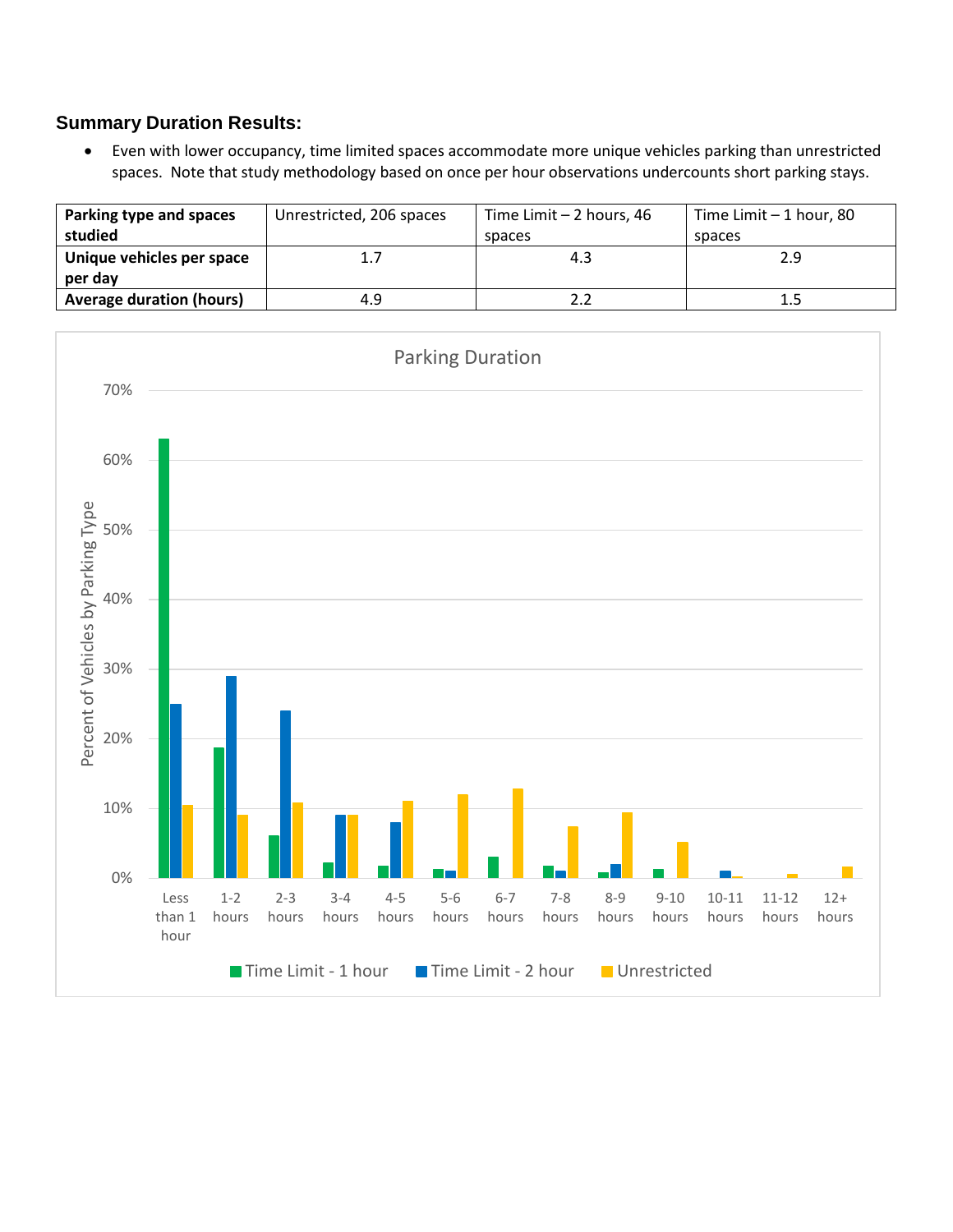### **Free-floating carshare (FFCS) vehicles:**

• FFCS vehicles, including car2go and ReachNow, represented a very low percentage of observed vehicles. They peaked at 11 AM with 19 car2go vehicles and 2 ReachNow vehicles, out of a total 1,093 vehicles parked in the study area.



- Only one blockface had more than 1 **car2go** vehicle parked at any time. This was the west side of 1st Ave S between Walker and Stacy, which has a 1-hour time limit. Details:
	- o 7 of the 25 spaces were occupied by car2go vehicles for most hours between 11AM and 3 PM.
	- o car2go vehicles parked on average for 5.5 hours
	- o Three different vehicles with disabled permits also parked between 6-9 hours.
- Only one blockface had more than 1 **ReachNow** vehicle parked at any time. This was the west side of 1<sup>st</sup> Ave S between Stacy and Lander, which has a 2-hour time limit. Details:
	- o 2 of the 25 spaces were occupied by ReachNow, with an additional 1 car2go vehicle parked between 8 AM and 10 AM.

### **Parking management options and potential next steps:**

- Review if additional load zones are needed, particularly on 1<sup>st</sup> Ave S
- Where more short-term access is needed, add additional areas of time limited parking especially in areas with curbs and sidewalks, including portions of 1<sup>st</sup> Ave S, Utah Ave S, S Stacy St, 4<sup>th</sup> Ave S, and S Lander St. Could aim to coordinate with launch of Metro Connections in neighborhood
- Review area for private signs restricting parking in the public right-of-way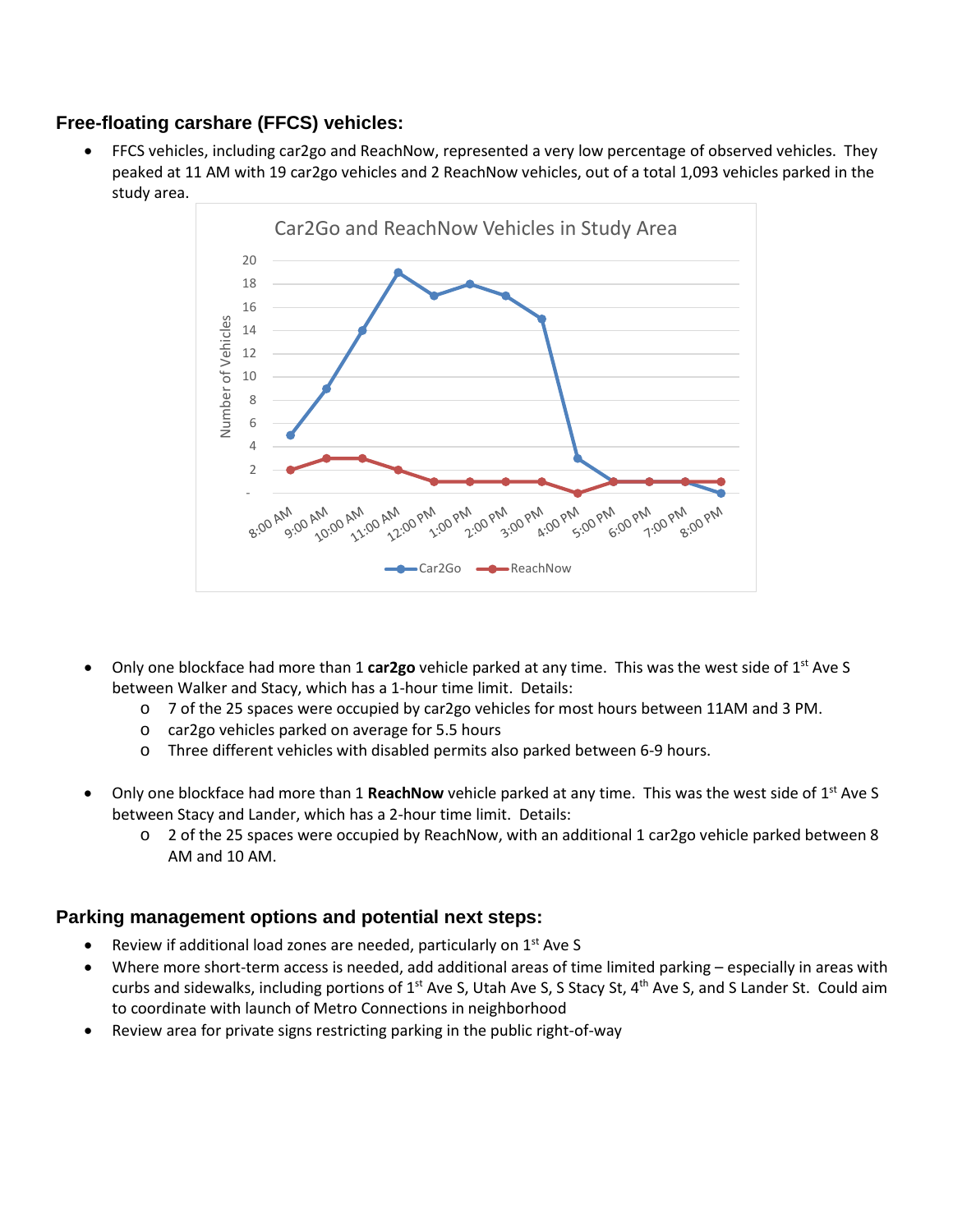